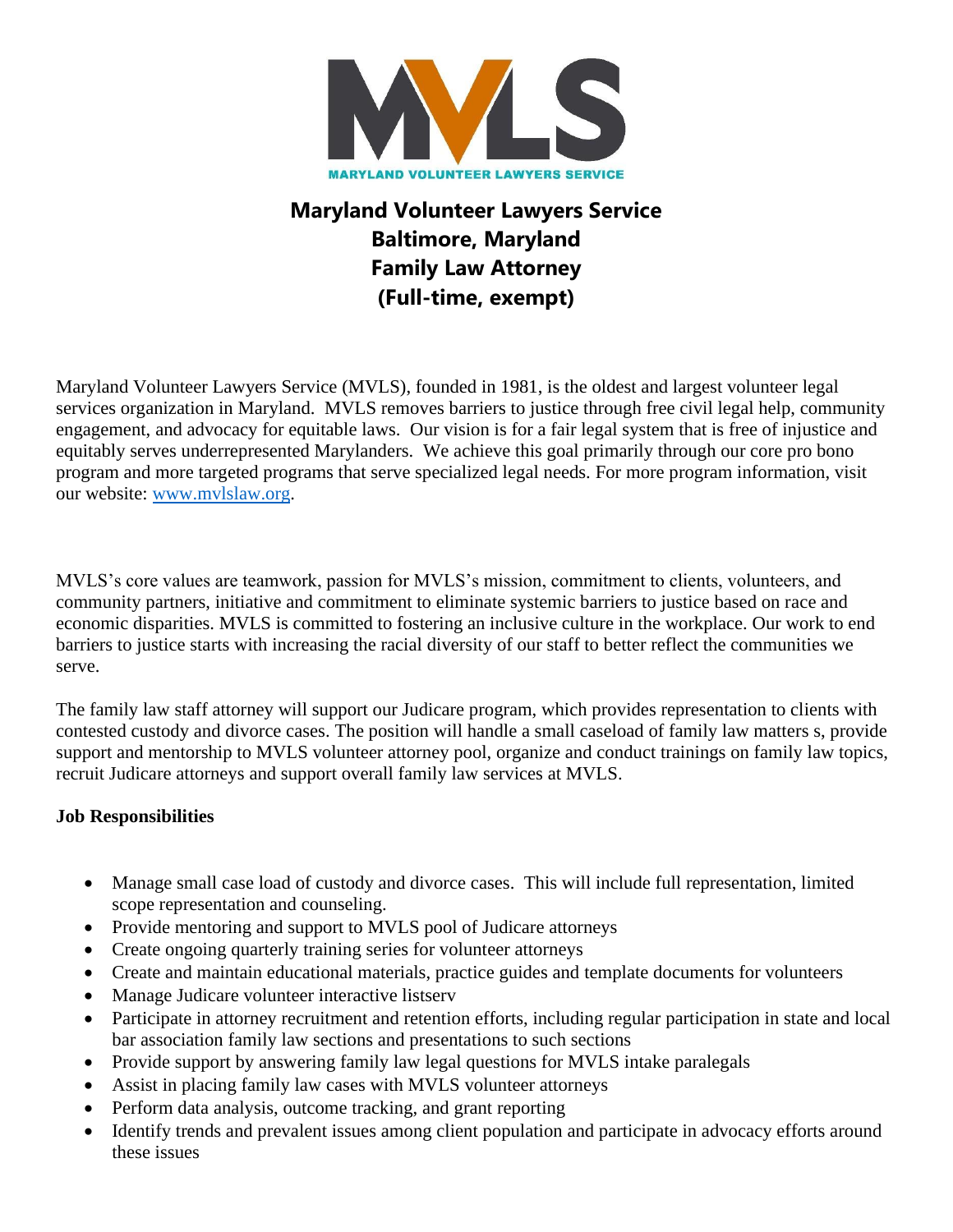- Identify, develop, and support relationships with community partners
- Provide Know-Your-Rights trainings
- Attend community events
- Work as a member of the MVLS team, supporting other staff and other areas of our work

## **Job Skills and Requirements**

- Excellent written and oral communication
- Skilled in case management
- Ability to confidently communicate with diverse audiences
- Demonstrated networking and relationship management skills
- Willingness to learn and present about the legal services provided by MVLS
- Be a team player who is able to work with staff, volunteers, and community partners
- Strong planning, critical thinking, and problem-solving skills
- Be self-motivated and self-directed
- Ability to manage multiple tasks, projects, and priorities
- Proficiency in Microsoft Office Suite (Word, Excel, PowerPoint, Outlook)
- Some travel may be necessary if determined to be safe in accordance with COVID-19 considerations

## **Education and Experience**

- J.D. from an accredited law school
- At least 3 years experience in family law
- Admission to the Maryland Bar and in good standing
- Experience with nonprofits or legal services is a strong plus
- Demonstrated commitment through work experience, lived experience or volunteer experience to communities, such as: Children, Domestic workers, Economically disadvantaged people, Immigrants and refugees, Incarcerated and formerly incarcerated people, LGBTQ people, People of color, People with disabilities, People with HIV/AIDS, Sex workers, Victims of crime and abuse, and Women and girls.

## **Compensation**

Salary range is \$65,000 -\$70,000 commensurate on experience with excellent benefits including: 3 health insurance plans to choose from (MVLS fully covers the monthly premium for 2 of them), dental and vision insurance, a flexible spending plan to reimburse employees with pre-tax dollars for out of pocket medical expenses, group life insurance, accidental death and dismemberment insurance, short and long term disability coverage, a 403(b) retirement plan with a 2% match and the possibility of an additional contribution from MVLS, a monthly commuter stipend equal to the value of an MTA pass, 20 vacation days, 2 personal days,10 sick days and 14 paid holidays per year.

## **Job Location -**

This position is currently partially remote and partially in office due to the Covid-19 pandemic. When MVLS determines that conditions permit employees to return to the office full time, this will be an in-office position.

## **How to Apply**